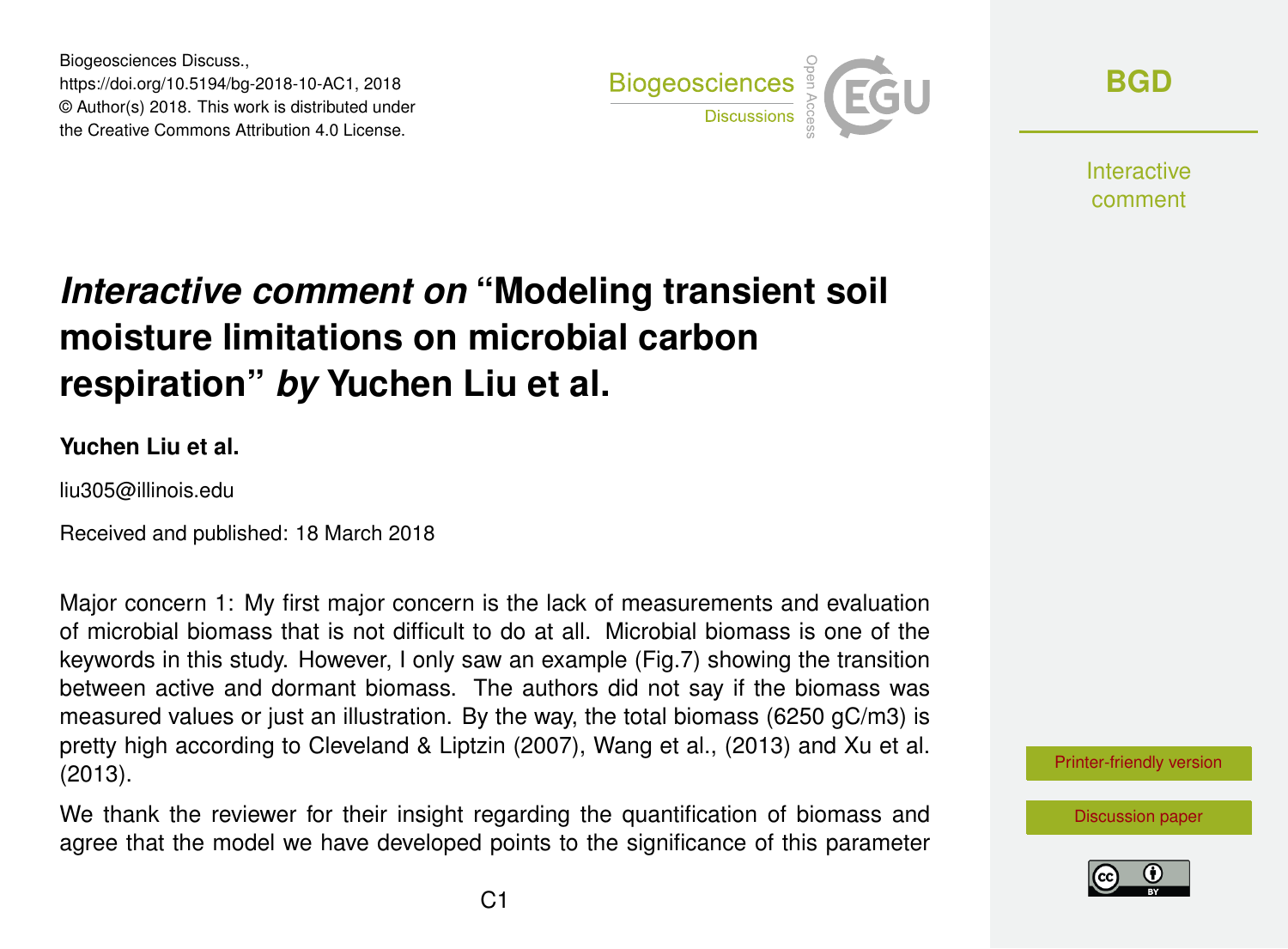value. Despite not having microbial biomass data for our incubations, we feel our modeling results are insightful and informative. In designing our experiments, we specifically sought to test the influence of variable soil moisture content on otherwise identical samples taken from the same soil core and depth, which supports the assumption that the biomass content of all subsamples is the same. Although the reviewer is correct in that the microbial biomass measurement is straightforward, our lab did not have the capability to make these measurements at the time that we conducted these incubations. Perhaps more importantly, our results point to is not the need for quantification of active vs. dormant vs. dead biomass through time, which is unfortunately more complex than measuring total biomass (as pointed out by anonymous referee #3).

To address this concern, however, we will add to section 5.1 stating that a key outcome of the present model is the need for measurement of active vs. dormant vs. dead biomass as a calibration for the DM model to natural settings. However, in the scope of this paper, model application to specific environmental conditions is not the emphasis. As such, we think the model (especially DM1 and DM2) treatment of the transition between active and dormant biomass under changing soil moisture is more important than the actual number of active and dormant biomass, since the model is capable of achieving any number of active and dormant biomass by modifying the parameters (a, b, and Sehalf). In Fig. 7, we show an illustration of the transition between simulated active and dormant biomass as the model responds to modification of the moisture content. This transient behavior of the biomass is a novel and vital contribution of the current study, since it uniquely produces Birch-type behavior rather than the simple monotonic decrease generated by simpler models.

We thank the reviewer for pointing out that the number of total biomass (6250 gC/m3) used in Fig. 7 is larger than reported in some studies. In fact, this is a typo from an earlier version where we were reporting the total biomass integrated across all depths. We have now corrected and updated the figure and associated text, where the total biomass is actually much lower and varies as a function of the soil depth (as a

### **[BGD](https://www.biogeosciences-discuss.net/)**

Interactive comment

[Printer-friendly version](https://www.biogeosciences-discuss.net/bg-2018-10/bg-2018-10-AC1-print.pdf)

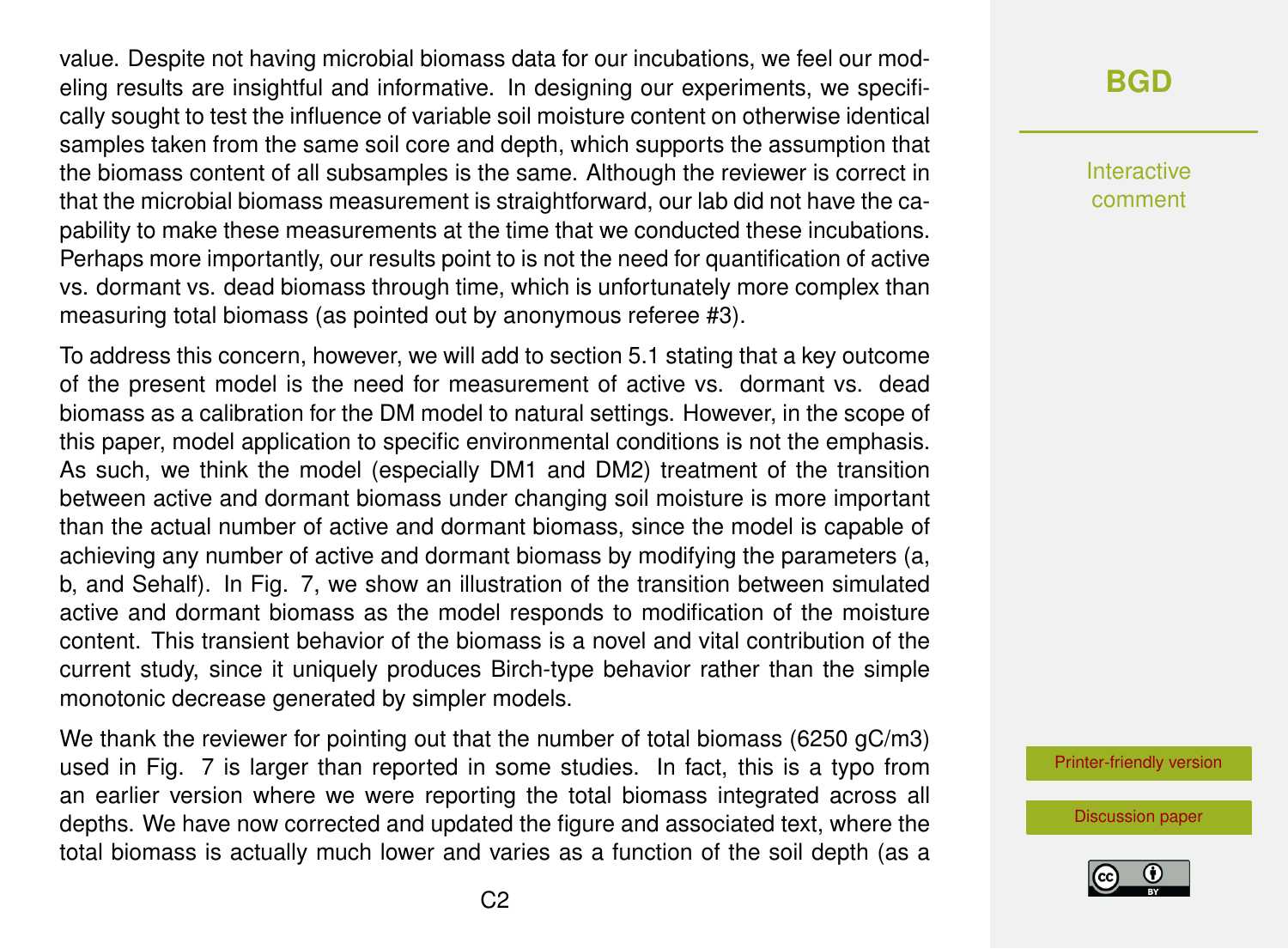fraction of the total organic carbon in each depth interval). The correct values are 3037 gC/m3 for shallow soil, 2126 gC/m3 for intermediate soil, and 1367 gC/m3 for deep soil, which are consistent with prior literature. In addition, we state that the fraction of active biomass is dependent on the soil moisture content regardless of the biomass population size. Based on the reviewers' suggestions, we will adjust Fig. 7 in order to better emphasize this point, such that the active respiring biomass is simply a fraction between 0 and 1 instead of an absolute value.

Major concern 2: Another major concern is the unusual organization of the manuscript. Generally, the model description should also be included in the 'Materials and methods' section, and the modeling results in the "Results" section.

We thank the reviewer for this observation and completely agree that there is a broad range of organizational approaches used in such model development papers. The reason we settled on this structure is that the development of the 4 models in increasing complexity is only justified when the datasets are already presented and used as a point of comparison to the simulations. Thus, we thought that splitting model development into an earlier section would leave readers with a poor understanding of why this hierarchical model framework is being developed. However, since all three anonymous referees have explicitly pointed out this problem, we've decided to change the structure to the more traditional model development within the earlier 'materials and methods' section and the model results within the latter 'results' section. The model description will be shortened, emphasizing the differences between the four models, and some of the currently detailed information will be moved into supplementary. In addition, the subtitles of the "Discussion" section will be modified to directly state the main takehome point of each subsection, focusing more on the big-picture questions. A new paragraph will be added after line 377 as a summary containing the key points of the discussion section. Another paragraph will be added to section "5.4 Future direction" specifically about how we are going to upscale the reactive transport model with the application of the DM2 model, for improved simulation of hillslope to watershed scale

### **[BGD](https://www.biogeosciences-discuss.net/)**

Interactive comment

[Printer-friendly version](https://www.biogeosciences-discuss.net/bg-2018-10/bg-2018-10-AC1-print.pdf)

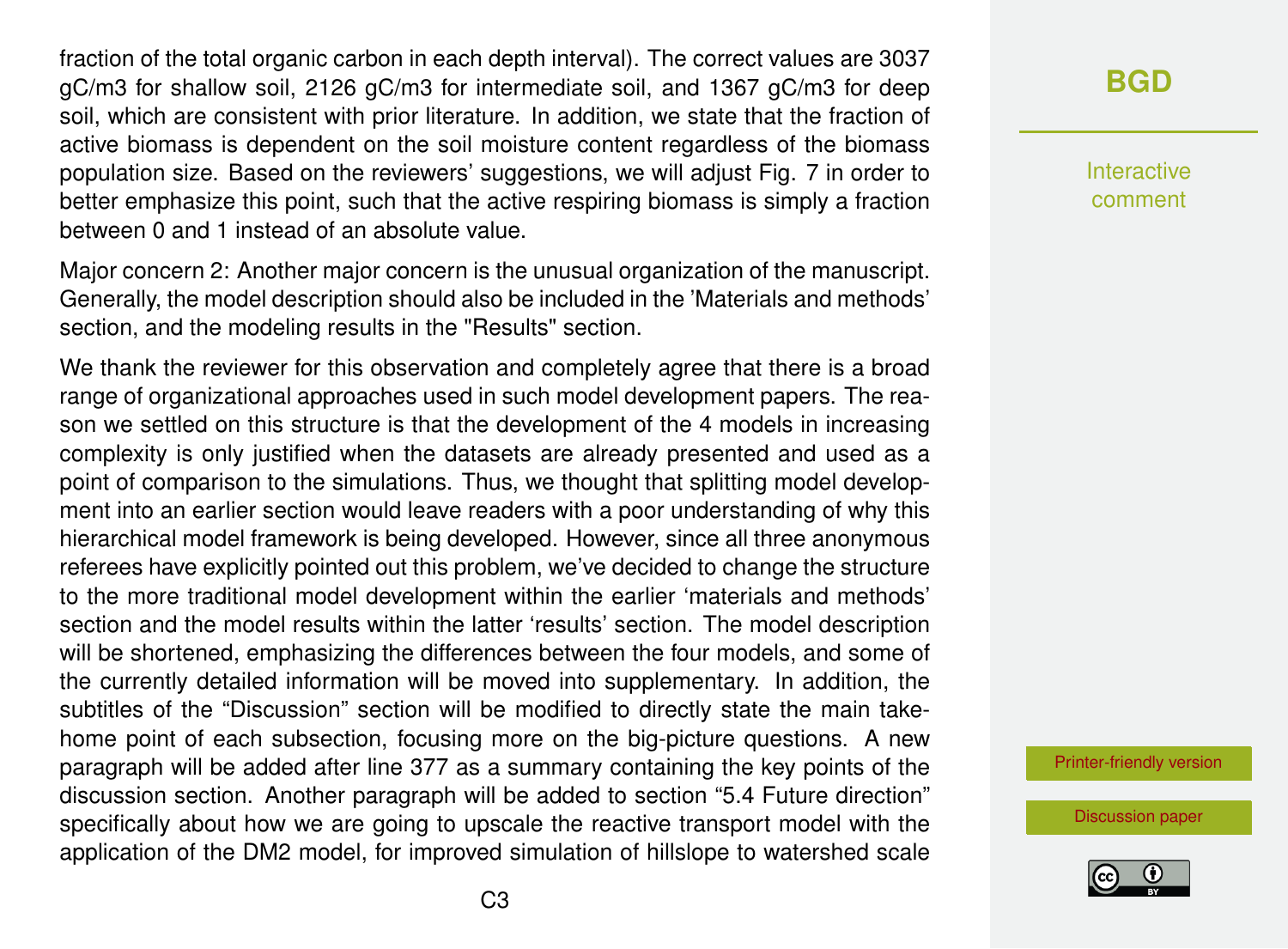carbon cycling.

Minor comments: Please insert a citation to justify the 'Se dependent inhibition factor' (Line 466-485). The authors stated 'K-selection microbial subcategory . . . utilize both labile and recalcitrant carbon', however, I did not see an equation like Eqs. 10-11 for the use of labile carbon by K-selection microbes. Did you assume there is no inhibition for  $(Ui=lab, i=K)?$  The inhibition factor is used for (Ui = lab,  $i = K$ ) as well. Another equation is added to specify that. U (i=lab,i=K)=k (up,K)×Bio (active,K)×C (sol,lab)/((C (sol,lab)+C (half,lab) ) ) $\times$ O $(2(aq))/((O (2(aq))$ +K half )  $)\times$ (((2Se sample-1)<sup>^</sup>(1/3)+1)/2)

Abstract: Though the authors addressed the 'dormancy model' was better than the first-order model, they did not explicitly emphasize the 'DM2' version that was actually the focus of this study. We will modify this statement (line 37) in the abstract to: ". . .we conclude that a dormancy-incorporated model featuring two distinct microbial strategists performs better. . ."

We will modify the last sentence (line 43) of the abstract to: "Thus, the multi-population dormancy-incorporated model may better simulate respiration of the whole soil, and is the main focus of this study"

Introduction: please add a brief review of dormancy models in addition to Manzoni et al. (2014). Another paragraph will be added to the introduction section to review the background of the dormancy model.

Line 315 & 374: I think, in both places, 'm' & 'n' should be 2 as there are 'two microbial communities along with two subcategories of organic carbon'. In both places, 'm' and 'n' are corrected to 2.

Line 358: please insert a citation for 'the Brooks-Corey equation' A citation is added for 'the Brooks-Corey equation' (line 361).

Fig.1: I didn't see the 'red star'. A star is added in Fig. 1.

## **[BGD](https://www.biogeosciences-discuss.net/)**

Interactive comment

[Printer-friendly version](https://www.biogeosciences-discuss.net/bg-2018-10/bg-2018-10-AC1-print.pdf)